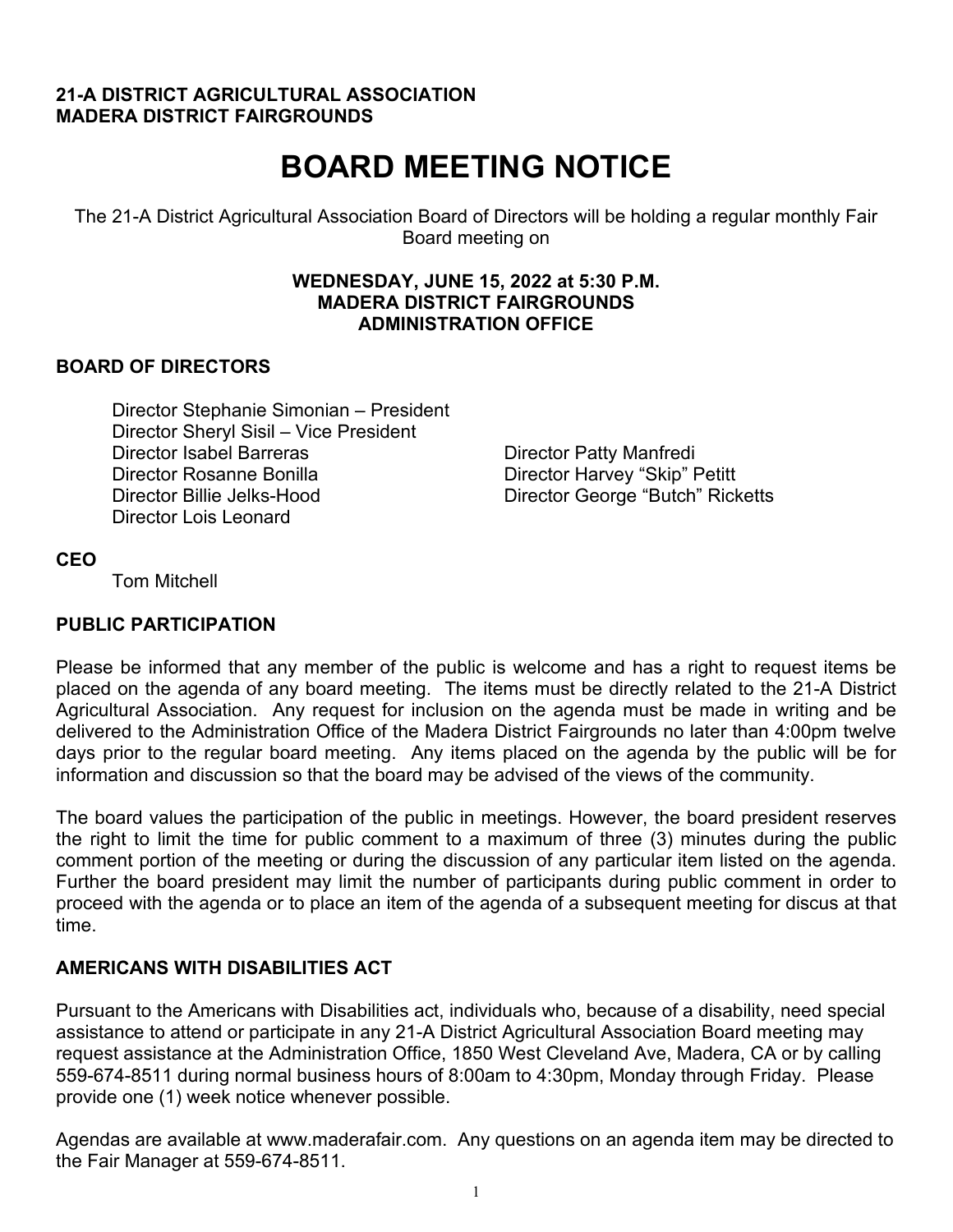#### **21-A DISTRICT AGRICULTURAL ASSOCIATION MADERA DISTRICT FAIRGROUNDS**

Regular Meeting of the Board of Directors Administration Office / Board Room **5:30 P.M., Wednesday, June 15, 2022** 

# **A G E N D A**

#### **1. CALL TO ORDER** – President Simonian

Items listed on this agenda may be considered in any order at the discretion of the President. All items listed on this agenda, in any category, may be considered for action by the Board. Any item not listed on the agenda will not be discussed or considered by the Board.

# **2. ROLL CALL AND DIRECTORS ABSENT**

# **3. DELARATION OF QUORUM / AGENDA APPROVAL**

- **1. Declaration of Quorum**
- **2. Review and Approval of Agenda**

# **4. INTRODUCTION OF GUESTS AND STAFF**

# **5. PUBLIC COMMENT**

Public comment is a right granted to the public. It is reserved for items that are NOT listed on the agenda, but under the Board's jurisdiction. Please be informed that public participation under Public Comment will be limited to three (3) minutes per speaker and in accordance with state law, the Board will not comment on or otherwise consider any Public Comment item for business until and unless such item has been properly agendized at a future meeting.

#### **6. CORRESPONDENCE**

Correspondence from CDFA. CDFA/F&E correspondence may be viewed in entirety at [www.cdfa.ca.gov/fe](http://www.cdfa.ca.gov/fe) under the "Correspondence" tab.

#### **7. PRESENTATIONS**

None

#### **8. CONSENT CALENDAR**

All items under the Consent Calendar will be enacted in accordance with recommended action under one motion unless trailed from the Consent Calendar by the Board. Trailed items will be considered separately after the motion to approve the consent calendar.

- **1. Review and Approval of Minutes –** May 18, 2022
- **2. Review and Approval of Monthly Financial Statements** May 2022
- *3.* **Review of Rental and Standard Agreements** May 2022